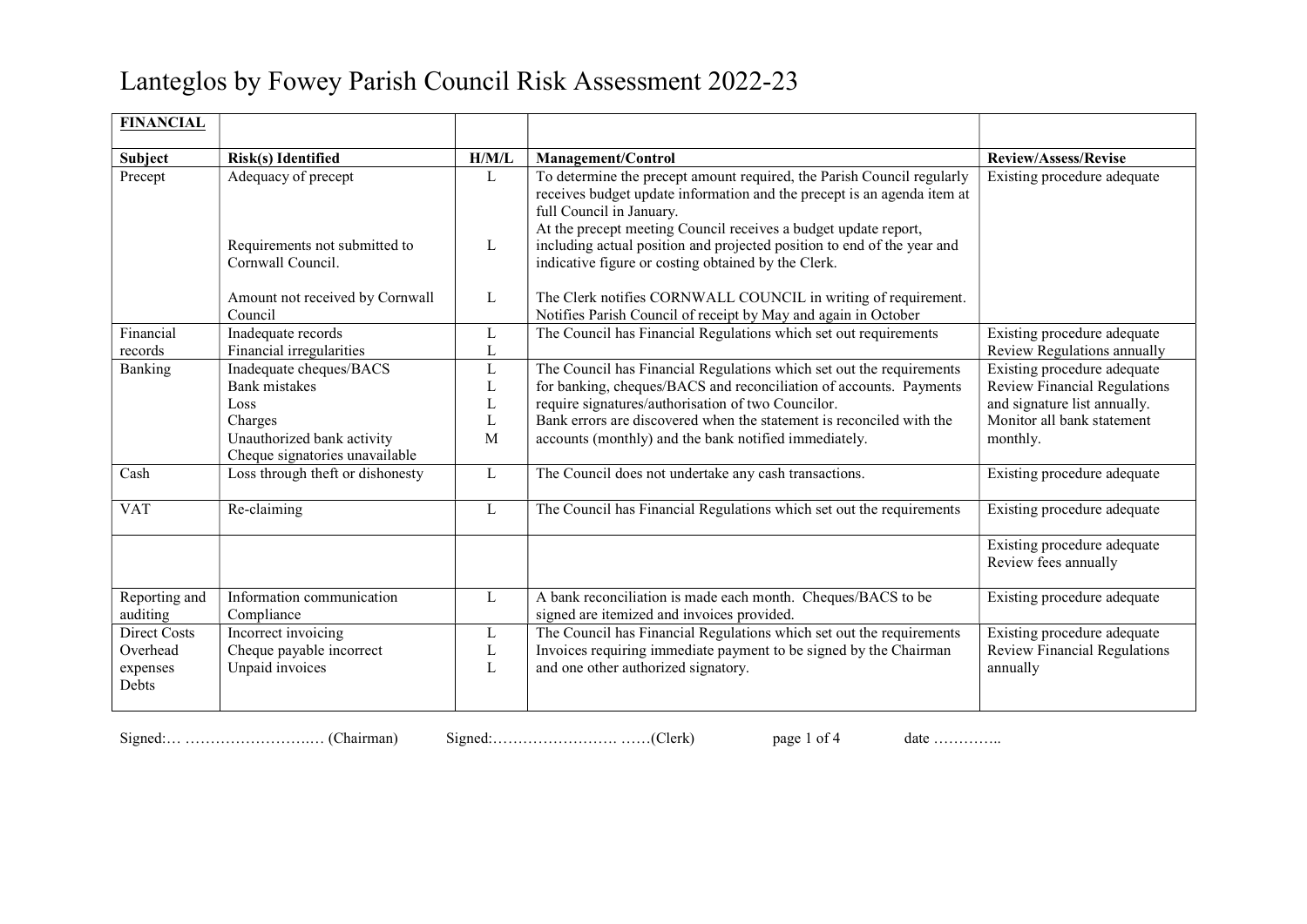| <b>FINANCIAL</b>                 |                                                                                                                                                                                                                           |                                                       |                                                                                                                                                                                                                                                                                                                                                                          |                                                                                                                                                                                              |
|----------------------------------|---------------------------------------------------------------------------------------------------------------------------------------------------------------------------------------------------------------------------|-------------------------------------------------------|--------------------------------------------------------------------------------------------------------------------------------------------------------------------------------------------------------------------------------------------------------------------------------------------------------------------------------------------------------------------------|----------------------------------------------------------------------------------------------------------------------------------------------------------------------------------------------|
| continued                        | <b>Risk(s)</b> Identified                                                                                                                                                                                                 | H/M/L                                                 | Management/Control                                                                                                                                                                                                                                                                                                                                                       | Review/Assess/Revise                                                                                                                                                                         |
| Subject<br>Grants and donations  | Power to pay<br>Authorization of Council<br>to pay                                                                                                                                                                        | $\mathbf{L}$                                          | All such expenditure to go through the required Council process of<br>approval, minuted and listed accordingly if a payment is made using<br>the S137 power of expenditure. Clerk to provide reference to Power<br>used with application.                                                                                                                                | Existing procedure adequate<br>Review Financial Regulations<br>annually                                                                                                                      |
| <b>Grants Received</b>           | Receipts of Grants                                                                                                                                                                                                        | $\mathbf{L}$                                          | Grants received would have conditions attached to which the Parish<br>Council must comply                                                                                                                                                                                                                                                                                | Each grant to be considered<br>separately.                                                                                                                                                   |
| <b>Councillors Expenses</b>      | Councillors over paid                                                                                                                                                                                                     | $\mathbf L$                                           | Councillors can only claim for approved expenses<br>Councillors sign an expenses claim form and provide receipts                                                                                                                                                                                                                                                         | Existing procedure adequate                                                                                                                                                                  |
| <b>Election Costs</b>            | Risk of a contested<br>election                                                                                                                                                                                           | L/M                                                   | Clerk obtains an estimate of costs from Cornwall Council.                                                                                                                                                                                                                                                                                                                | Finance set aside for elections<br>Existing procedure adequate                                                                                                                               |
| Salaries and associated<br>costs | Salary paid incorrectly<br>Wrong rate paid<br>Wrong deductions of NI or<br>Tax<br>Unpaid contributions to<br>the Inland Revenue<br>Wrong deductions of<br>Pension contributions<br>Unpaid pension<br>contributions to CCC | $\mathbf{L}$<br>$\mathbf L$<br>$\bf L$<br>L<br>L<br>L | The full Council authorizes the appointment of clerk.<br>Clerks pay dictated by the Nationally agreed scale. Salary analysis and<br>slips are produced monthly together with the schedule of payments to<br>the Inland Revenue and CC Pensions Department. All Inland Revenue<br>and Pension payments are submitted in the Annual return and to the<br>Audit Commission. | Existing procedure adequate<br>Require an Employee and<br>Procedures document to set out<br>specifics for reviews, salary,<br>paperwork, papers, complaints<br>procedures, audit process etc |
| <b>Annual Return</b>             | Submit within time limits                                                                                                                                                                                                 | L                                                     | The Clerk completes the Employer's Annual Return online and submits<br>to the Inland Revenue within the prescribed time frame                                                                                                                                                                                                                                            | Existing procedure adequate                                                                                                                                                                  |
| <b>Legal Powers</b>              | Illegal activity or<br>payments                                                                                                                                                                                           | L                                                     | All activity and payments within the powers of the Parish Council to be<br>resolved and minuted at Full Parish Council Meetings, including power<br>used.                                                                                                                                                                                                                | Existing procedure adequate                                                                                                                                                                  |
| Fraud                            | Misuse of Parish Council<br>funds                                                                                                                                                                                         | $\mathbf{L}$                                          | The requirements of the Fidelity Guarantee Insurance to be adhered to<br>with regards to fraud.                                                                                                                                                                                                                                                                          | Existing procedure adequate                                                                                                                                                                  |
| Insurance                        | Adequacy<br>Cost<br>Compliance<br><b>Fidelity Guarantee</b>                                                                                                                                                               | L<br>$\mathbf L$<br>L<br>$\mathbf M$                  | An annual review is undertaken (before time of policy renewal) of all<br>insurance arrangements in place. Employers' and Employees liability<br>insurance is a necessity and must be paid for. Ensure compliance<br>measures are in place. Ensure Fidelity checks are in place.                                                                                          | Existing procedure adequate.                                                                                                                                                                 |
| <b>Business continuity</b>       | The Council being unable<br>to continue its business<br>due to loss of the clerk<br>through tragic or<br>unforeseen circumstances                                                                                         | H                                                     | In the event of the loss or long-term incapacity of the Clerk, a member<br>of Council will temporarily step in and a Locum clerk found.                                                                                                                                                                                                                                  | Existing procedure adequate                                                                                                                                                                  |

Signed……………………………….. (Chairman) Signed……….. ……..…(Clerk) page 2 of 4 date …………….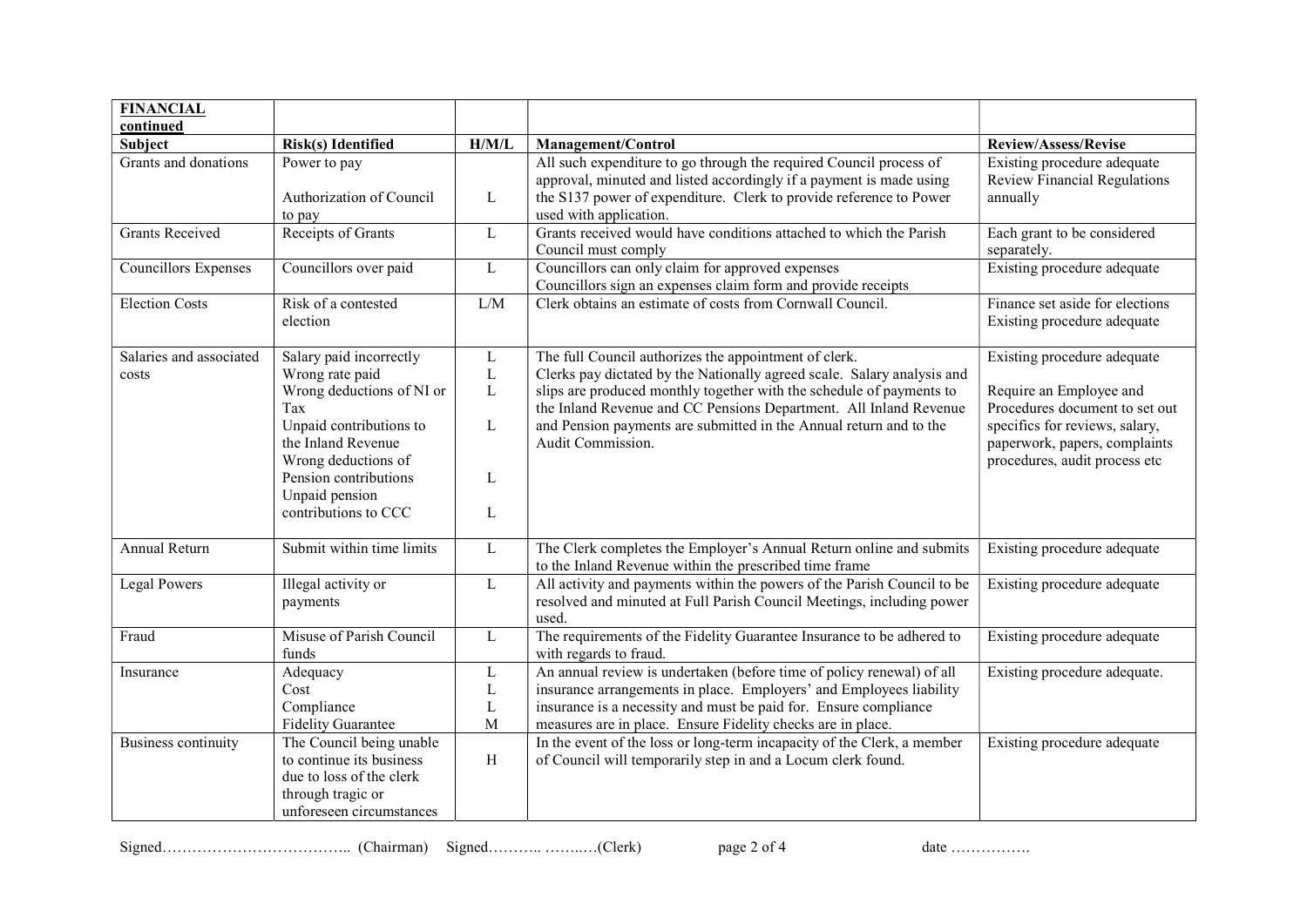| <b>MANAGEMENT</b>                                  |                                                          |                       |                                                                                                                                                                                                                                                                                                               |                                                                                                                                              |
|----------------------------------------------------|----------------------------------------------------------|-----------------------|---------------------------------------------------------------------------------------------------------------------------------------------------------------------------------------------------------------------------------------------------------------------------------------------------------------|----------------------------------------------------------------------------------------------------------------------------------------------|
| Subject                                            | Risk(s) Identified                                       | H/M/L                 | Management/Control                                                                                                                                                                                                                                                                                            | <b>Review/Assess/Revise</b>                                                                                                                  |
| Employees                                          | Resignation of clerk<br>Actions undertaken by            | $\mathbf M$           | As Good Practice the Council will ensure Employee Guidelines are<br>followed/reviewed.                                                                                                                                                                                                                        | Existing procedure adequate<br>Revised books to be purchased                                                                                 |
|                                                    | staff                                                    | L                     | The Clerk to be provided with relevant training, reference books,<br>access to assistance and legal advice required to undertake the role.                                                                                                                                                                    | Membership of SLCC. Monitor<br>working conditions, safety                                                                                    |
|                                                    | Health & Safety                                          | L                     | Provision made where necessary for training, protective clothing and<br>equipment.                                                                                                                                                                                                                            | requirements and insurance<br>regularly.                                                                                                     |
| Accountability                                     | Work awarded incorrectly                                 | L                     | Council practice to receive more than one quote (where possible). For<br>major works competitive tenders are sought.                                                                                                                                                                                          | Existing procedure adequate                                                                                                                  |
|                                                    | Overspend on Services                                    | $\mathbf{M}$          | Clerk to monitor and investigate any irregularities and report to the<br>Council                                                                                                                                                                                                                              |                                                                                                                                              |
| Minutes/ Agendas<br>Notices<br>Statutory documents | Accuracy and legality<br><b>Business conduct</b>         | L                     | Minutes and agendas are produced in the prescribed method by the<br>Clerk and adhere to the legal requirements.<br>Minutes are approved at the next Council Meeting<br>Minutes and agenda are displayed according to the legal requirements<br>Business conducted at Council meetings is managed by the Chair | Existing procedure adequate.<br>Guidance/training for Chair<br>should be given (if required).<br>Members to adhere to the Code<br>of Conduct |
| Members interests                                  | Conflict of Interest<br>Register of Members<br>interests | $\mathbf{L}$<br>M     | A reminder of Councillors duty is noted on each Councillors Summons.<br>A declaration of interest form is signed by the member when interest<br>declared.<br>Register of Members Interest forms reviewed regularly by Councillors                                                                             | Existing procedure adequate<br>Clerk to provide formal<br>reminder<br>Members take responsibility for<br>up dating their register            |
| Data protection                                    | Non compliance                                           | L                     | The Council is registered with the Data Protection Agency                                                                                                                                                                                                                                                     | To be considered annually                                                                                                                    |
| Freedom of<br><b>Information Act</b>               | Non compliance                                           | $\mathbf{L}$          | The Council has a model publication scheme in place. Requests for<br>information will require additional work by the Clerk. The Council<br>will request a fee for searches.                                                                                                                                   | Review fee annually. Report<br>any impacts from requests made<br>under the F of I Act                                                        |
| Council Records paper                              | Loss through<br>Theft<br>Fire<br>damage                  | L<br>M<br>L           | The Parish records are stored in locked archive cupboard and fire safe.<br>Recent materials are kept in metal filing cabinets in the office.                                                                                                                                                                  | Provision adequate.                                                                                                                          |
| Council Records<br>electronic                      | Loss through<br>Theft<br>Fire<br>Damage                  | L<br>M<br>L           | The Parish electronic records are stored on the computer, internal<br>backup on separate hard drive and a copy handed to the Chairman for<br>safekeeping                                                                                                                                                      | Provision adequate                                                                                                                           |
| St Saviours, The Quay<br>& Frogmore Toilets        | Health & Safety<br>Water leakage<br>Damage to equipment  | L<br>$\mathbf L$<br>M | Ensure that contractor maintain an adequate level of service/<br>cleanliness. Members to inspect on regular basis.<br>Clerk to monitor water bills.<br>Regular reporting of faults, insure adequate insurance<br>Annual Pat test                                                                              | Existing procedure adequate.<br>Services of reliable plumber<br>obtained.                                                                    |

Signed:…………………………. (Chairman) Signed:…………… …………….(Clerk) Date …………………………………………………… page 3 of 4